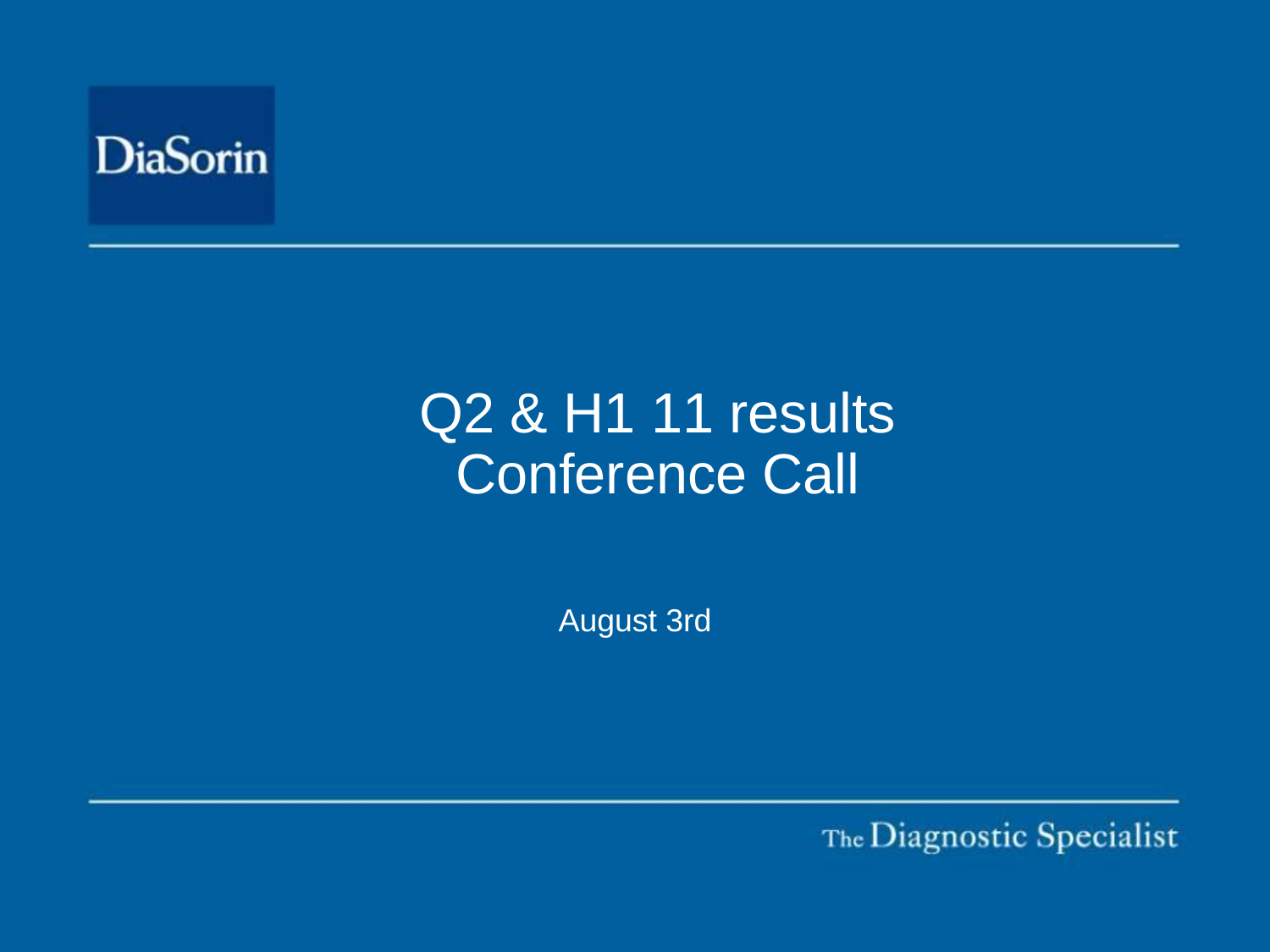**DiaSorin** 

## **Q2 and H1 11 results highlights**

- Revenues growth in line with guidelines despite negative FX impact during Q2 11: +15.1% Q2 11 vs Q2 10 (+20.2% at constant exchange rates) +21.3% H1 11 vs H1 10 (+23.3% at constant exchange rates)
- Double digit growth in Latin America as well as China
- Steady enlargement of Liaison installed base, 138 placements in the quarter, 271 in the first six months (from 3,641 to 3,912)
- Significant improvement of margins:
	- **≻Gross Margin** +16.3% Q2 11 vs Q2 10, +22.0% H1 11 vs H1 10 **Ebit Margin** +13.9% Q2 11 vs Q2 10, +24.6% H1 11 vs H1 10→
- Net earnings growth:  $\ge +18.8\%$  Q 211 vs Q 210  $\ge +31.1\%$  H1 11 vs H2 10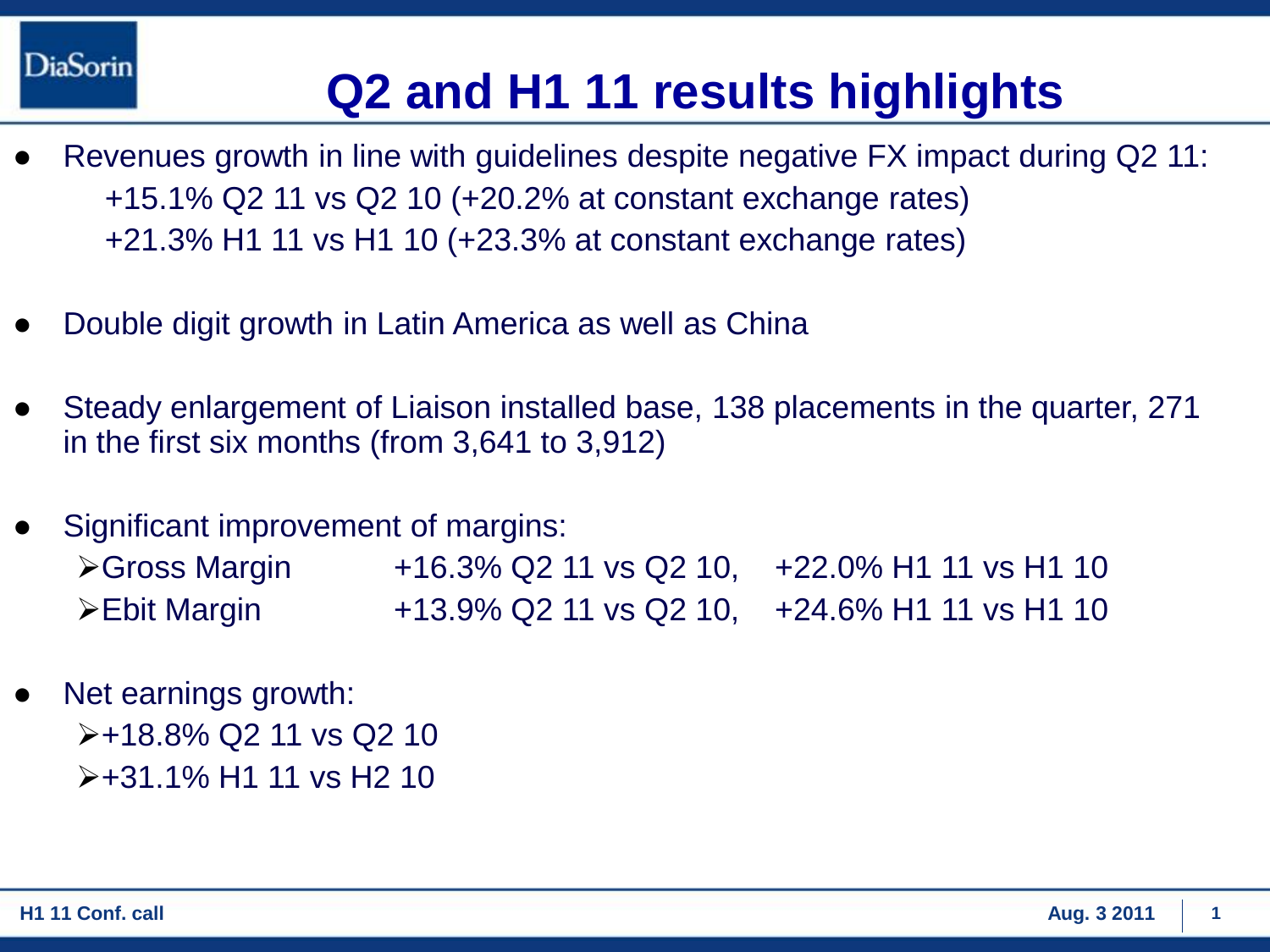

## **H1 11 highlights**

- Key events occurred in the first half 2011:
	- DiaSorin received clearance from the FDA for the commercialization in the US of the LIAISON XL. The system will be available in the US by the end of the second quarter 2011.
	- $\triangleright$  DiaSorin signed a long-term worldwide incentive agreement with Sonic Healthcare which applies to usage of DiaSorin products in Sonic Healthcare laboratories.
	- ▶ DiaSorin signed an agreement with Precision System Science Co. Ltd of Japan for the development of a Nucleic Acid Test (NAT) analyser to be used in conjunction with a panel of Nucleic Acid Tests which are in development at Biotrin using the LAMP technology.
	- DiaSorin Group and Laboratory Corporation of America Holdings (LabCorp®), have signed a five year supply agreement. DiaSorin will provide LabCorp with its new high-throughput LIAISON XL analyzer, an FDA-approved 25 OH Vitamin D assay, and a range of infectious disease assays.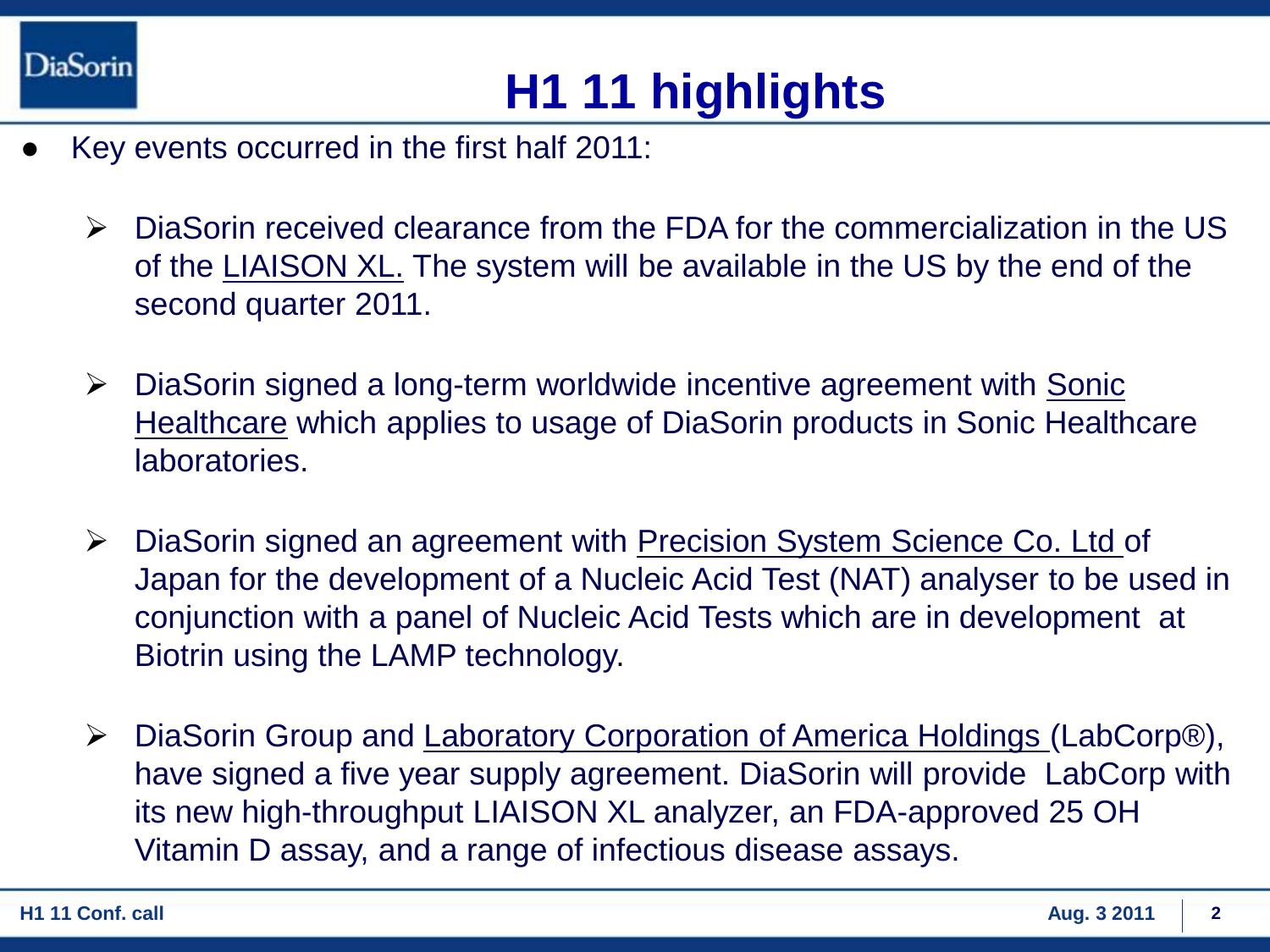**DiaSorin** 

## **Q2 11 Results: income statement**

| millions $\epsilon$               | Q <sub>2</sub> 11 | <b>Q210</b> | $\Delta$ |
|-----------------------------------|-------------------|-------------|----------|
| <b>Net Revenues</b>               | 115.7             | 100.5       | $+15.1%$ |
| <b>Gross profit</b>               | 84.4              | 72.6        | $+16.3%$ |
| Margin                            | 73.0%             | 72.2%       |          |
| G&A                               | (11.3)            | (9.2)       |          |
| R&D                               | (5.5)             | (4.6)       |          |
| S&M                               | (20.9)            | (17.6)      |          |
| <b>Total Operating Expenses</b>   | (37.7)            | (31.4)      |          |
| % on sales                        | (32.6%)           | (31.2%)     |          |
| Other operating Income/(Expenses) | (1.8)             | (1.8)       |          |
| <b>Ebit</b>                       | 44.9              | 39.4        | $+13.9%$ |
| <b>Margin</b>                     | 38.8%             | 39.2%       |          |
| <b>Net Financial expense</b>      | (0.9)             | 0.7         |          |
| Tax                               | (16.2)            | (16.6)      |          |
| <b>Net Result</b>                 | 27.9              | 23.5        | $+18.8%$ |
| <b>Ebitda</b>                     | 51.5              | 44.3        | $+16.2%$ |
| <b>Margin</b>                     | 44.5%             | 44.0%       |          |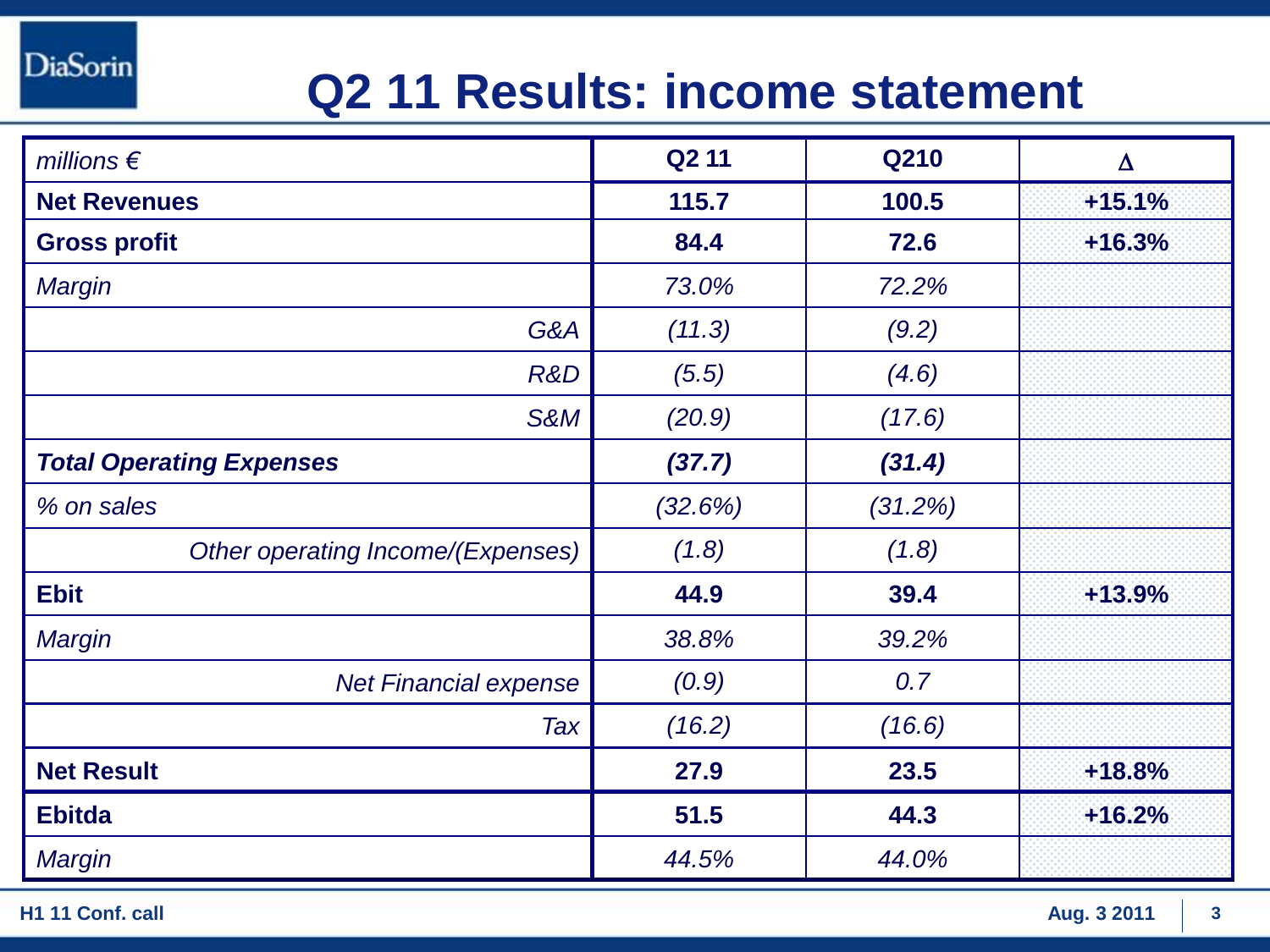#### **DiaSorin**

## **H1 11 Results: income statement**

| millions $\epsilon$               | H1 11   | H1 10      | $\Delta$ |
|-----------------------------------|---------|------------|----------|
| <b>Net Revenues</b>               | 227.1   | 187.2      | $+21.3%$ |
| <b>Gross profit</b>               | 164.3   | 134.6      | $+22.0%$ |
| <b>Margin</b>                     | 72.3%   | 71.9%      |          |
| G&A                               | (22.0)  | (18.2)     |          |
| R&D                               | (10.7)  | (8.7)      |          |
| S&M                               | (39.4)  | (33.0)     |          |
| <b>Total Operating Expenses</b>   | (72.1)  | (59.9)     |          |
| % on sales                        | (31.7%) | $(32.0\%)$ |          |
| Other operating Income/(Expenses) | (3.8)   | (3.8)      |          |
| <b>Ebit</b>                       | 88.4    | 70.9       | $+24.6%$ |
| <b>Margin</b>                     | 38.9%   | 37.9%      |          |
| <b>Net Financial expense</b>      | 0.8     | (0.5)      |          |
| Tax                               | (32.8)  | (27.4)     |          |
| <b>Net Result</b>                 | 56.4    | 43.0       | $+31.1%$ |
| <b>Ebitda</b>                     | 101.4   | 80.4       | $+26.2%$ |
| <b>Margin</b>                     | 44.7%   | 42.9%      |          |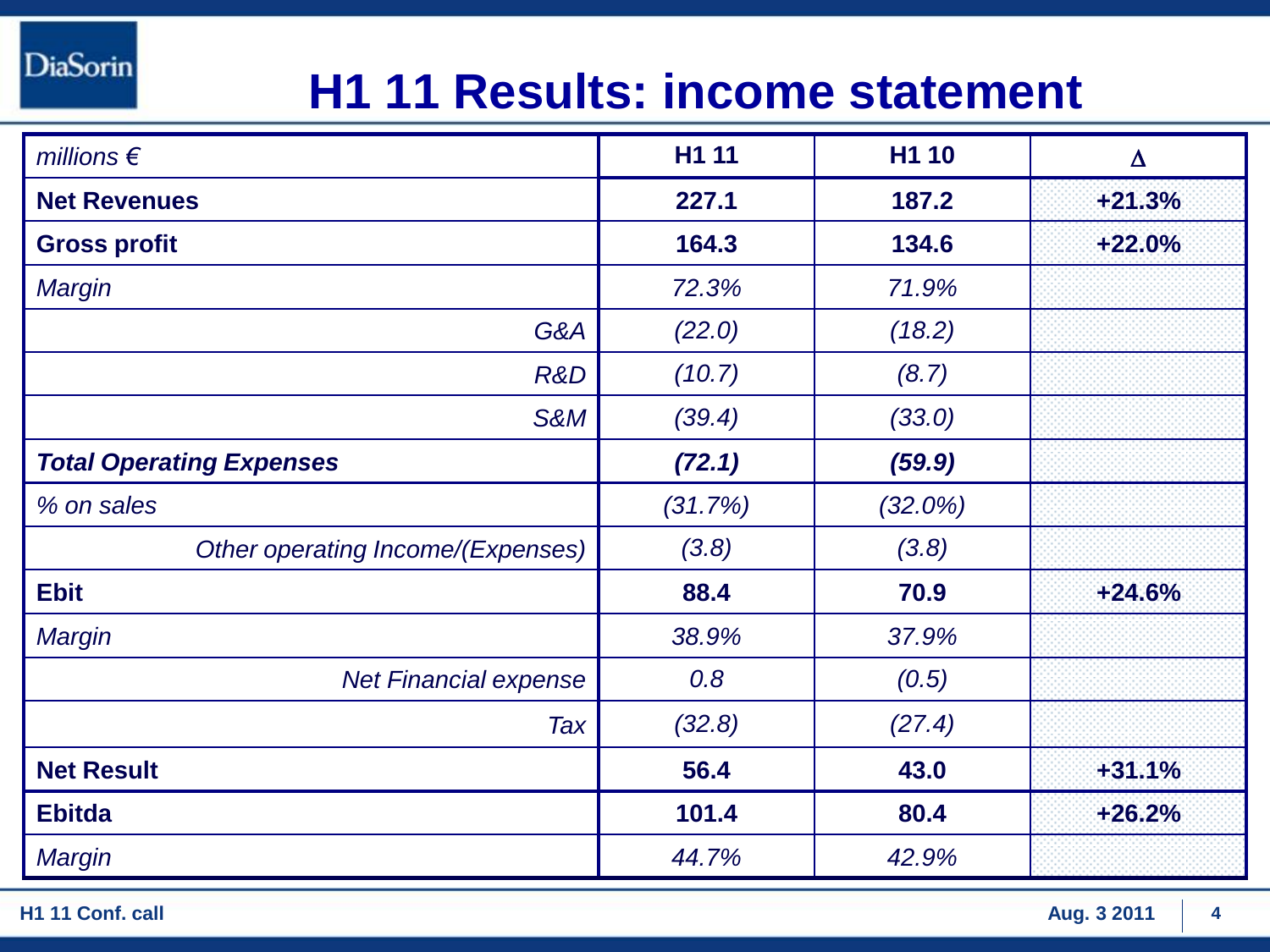**DiaSorin Revenues breakdown H1: by technology (ex Murex)**

CLIA sales still represent revenues growth driver

#### **+19.8% H1 11 vs. H1 10**

- Bone & Mineral, Infectious Diseases and ToRCH sales boost
- Installed base enlargement : +271 new instruments placed in H1 11

**Revenues mix by technology improved towards CLIA kits, from 68.7% in H1 10 to 73.2% in H1 11 of total sales** 



: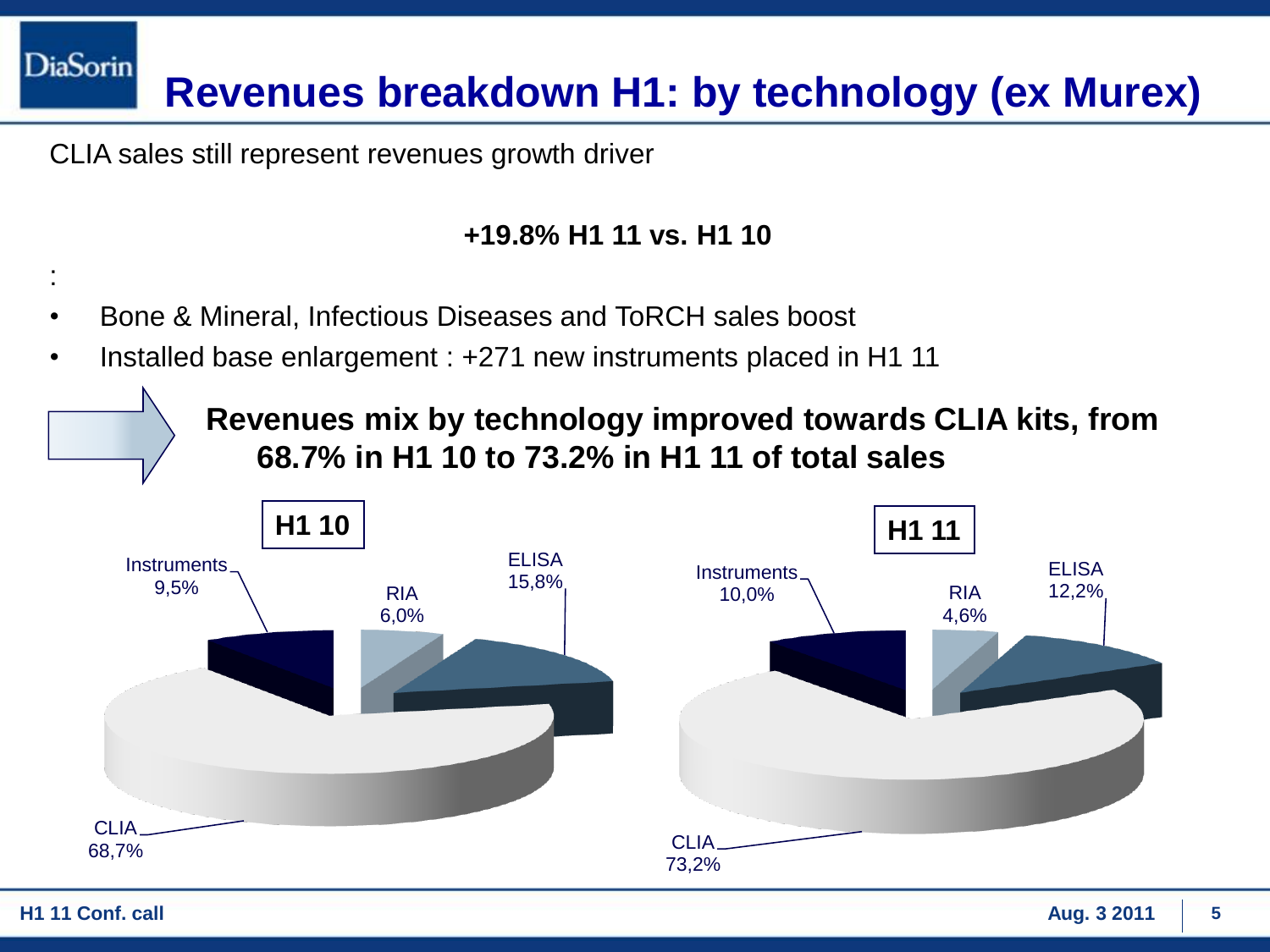#### **Revenues breakdown: by geography (ex Murex)**

|                      |       | Q2   |            | H1    |       |            |
|----------------------|-------|------|------------|-------|-------|------------|
| millions $\epsilon$  | 2011  | 2010 | $\Delta\%$ | 2011  | 2010  | $\Delta\%$ |
| Europe/ Africa       | 49.0  | 45.9 | 6.6%       | 98.0  | 89.0  | 10.1%      |
| <b>Latin America</b> | 8.7   | 6.7  | 29.9%      | 17.5  | 12.1  | 44.9%      |
| Asia/Pacific         | 11.5  | 7.6  | 51.6%      | 21.1  | 14.0  | 50.5%      |
| <b>North America</b> | 36.9  | 39.2 | $-5.9%$    | 72.6  | 71.1  | 2.2%       |
| <b>Total</b>         | 106.1 | 99.5 | 6.7%       | 209.2 | 186.1 | 12.4%      |

In Europe/Africa, double digit growth diluted by Italian market:

| <b>France</b>  | $+22.0\%$ H1 11 vs. H1 10 |
|----------------|---------------------------|
| <b>Germany</b> | $+17.2\%$ H1 11 vs. H1 10 |

- In North America, sale grew in line with expectations but affected by exchange rate:
	- + 2.2% H1 11 vs. H1 10 as reported
	- **+ 8.1% H1 11 vs. H1 10 at comparable FX**
- In Latin America, revenue growth sustained by ELISA and CLIA sales in Brazil, by Mexico sales: Brazil + 45.6% H1 11 vs. H1 10 as reported **(+39.7% at comparable FX)** Mexico + 25.5% H1 11 vs. H1 10 as reported **(+24.7% at comparable FX)**
- In Asia Pacific, sales driven by positive trends in China: + 43.8% H1 11 vs. H1 10 as reported **(+45.4% at comparable FX)**

**DiaSorin**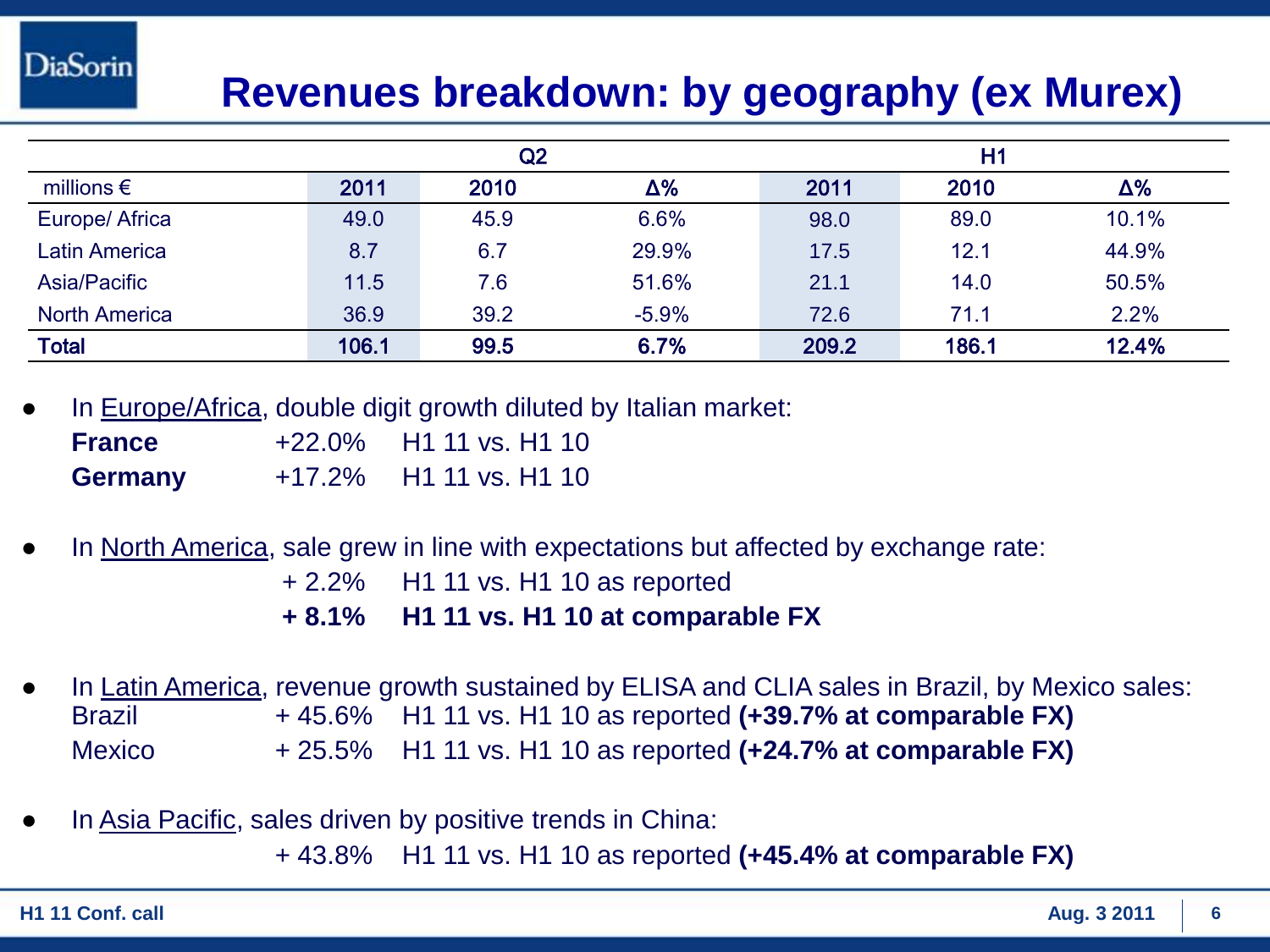## **Continuous improvement in profitability**

#### Profitability improvement despite negative FX impact on sales

**Gross Margins +22.0%** H1 11 vs. H1 10 **from 71.9% to 72.3%** of tot sales **EBITDA +26.2%** H1 11 vs. H1 10 **from 42.9% to 44.7%** of tot sales **EBIT +24.6%** H1 11 vs. H1 10 **from 37.9% to 38.9%** of tot sales

Thanks to:

- Improved technology mix: CLIA revenues represents 73.2% in H1 11 vs. 68.7% in H1 10
- Higher incidence of high margins tests sales (i.e. bone & mineral, infectious diseases, prenatal screen)
- Lower incidence of operating expenses

**Net Result +31.1%** H1 11 vs. H1 10 **from 23.0% to 24.8%** of tot sales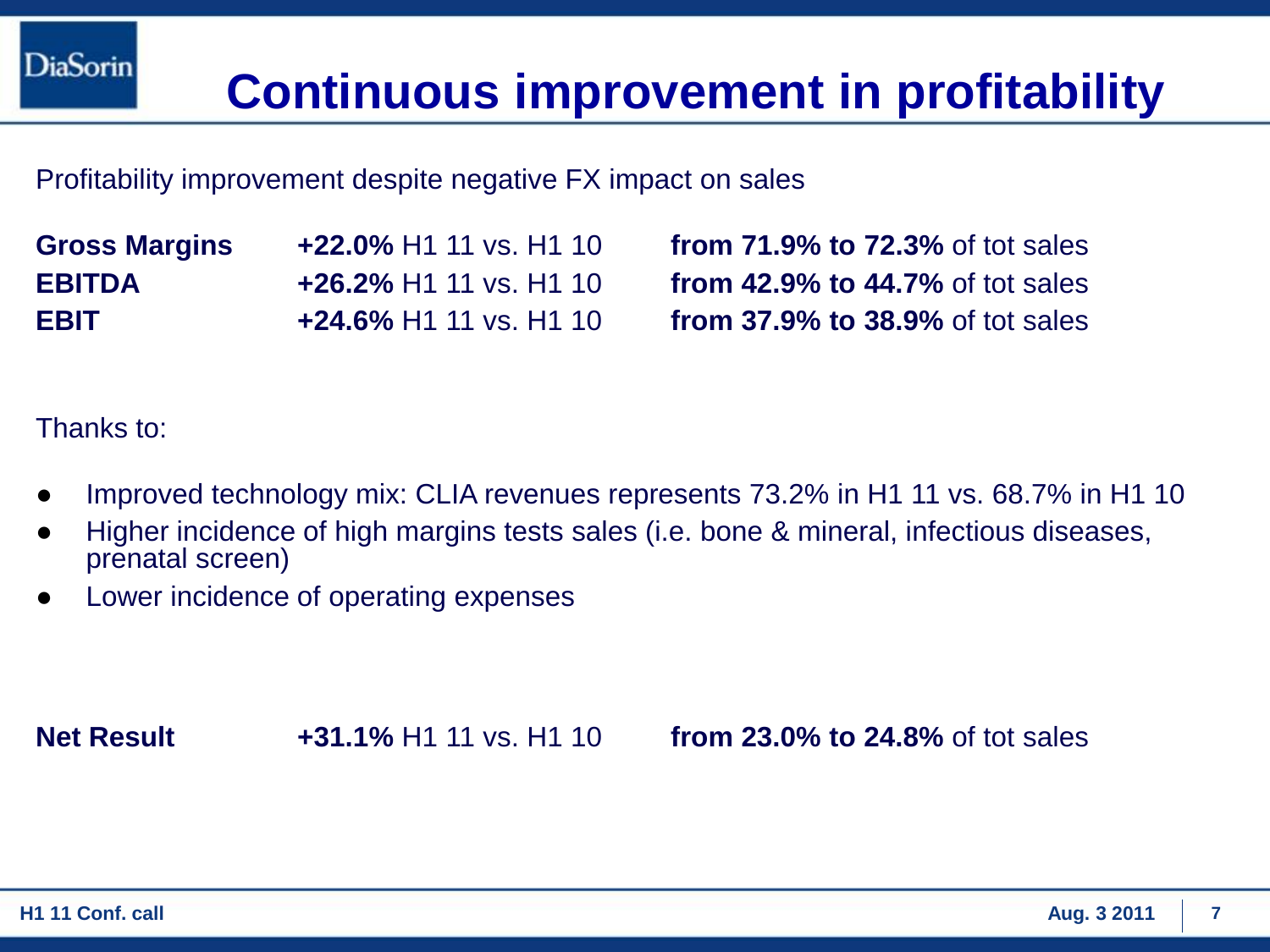#### **H1 results: balance sheet & cash flow**

| millions $\epsilon$           | 30/06/11 | 31/12/2010 |
|-------------------------------|----------|------------|
| Total tangible asset          | 57.3     | 57.6       |
| Total intangible asset        | 122.7    | 126.9      |
| Other non-current asset       | 21.2     | 20.2       |
| <b>Net Working Capital</b>    | 125.0    | 106.4      |
| Other non-current liabilities | (30.6)   | (28.2)     |
| <b>Net Capital Employed</b>   | 295.6    | 282.9      |
| <b>Net Financial position</b> | 22.7     | 33.1       |
| Total shareholders' equity    | 318.3    | 315.9      |

|                                               | H <sub>1</sub> 11 | H <sub>1</sub> 10 |
|-----------------------------------------------|-------------------|-------------------|
| Net change in cash and cash equivalents       | (16.9)            | (23.1)            |
| Cash and equivalents at the end of the period | 45.5              | 24.8              |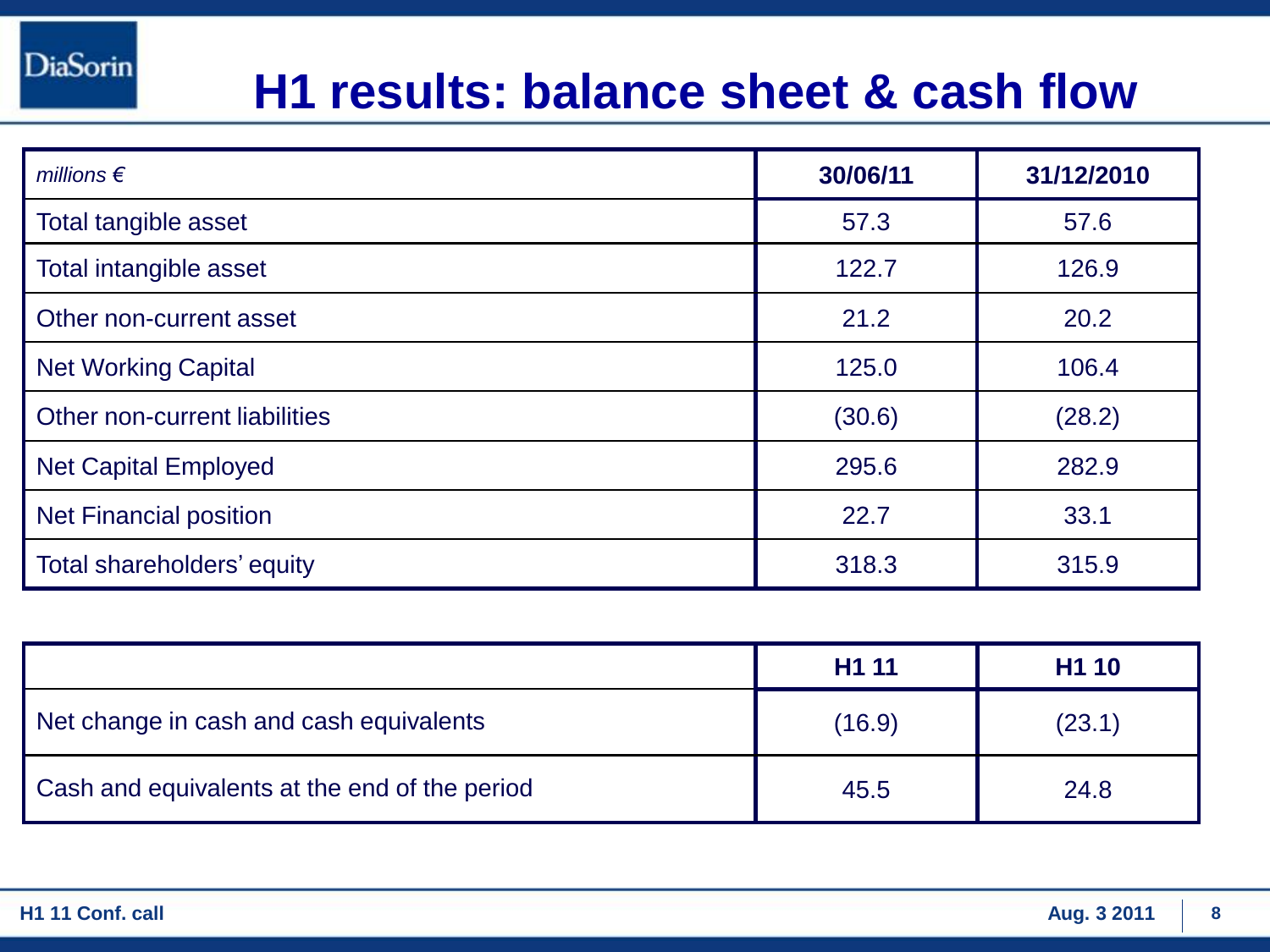

## **Solid financial structure**

- Operating cash flow € 49.5 MM in H1 11 (bef. Capex of 11.9 MM) vs.  $€ 40.4$ MM in H1 10 (bef. Capex of 12.5 MM)
- Decrease in cash and cash equivalents of  $€16.9$  MM after:
	- $\triangleright$   $\in$  25.1 MM cash absorption for the share buyback plan
	- $\triangleright$   $\in$  3.2 MM payment related to Australia distribution rights and Murex
	- $\triangleright$   $\in$  22.0 MM dividends payment.
- Positive financial position of  $\epsilon$  22.7 MM at 30/06/11 vs. positive financial position of  $\epsilon$  33.1 MM at 31/12/10
- Cash and equivalents at the end of H1 11 amount to  $\epsilon$  45.5 MM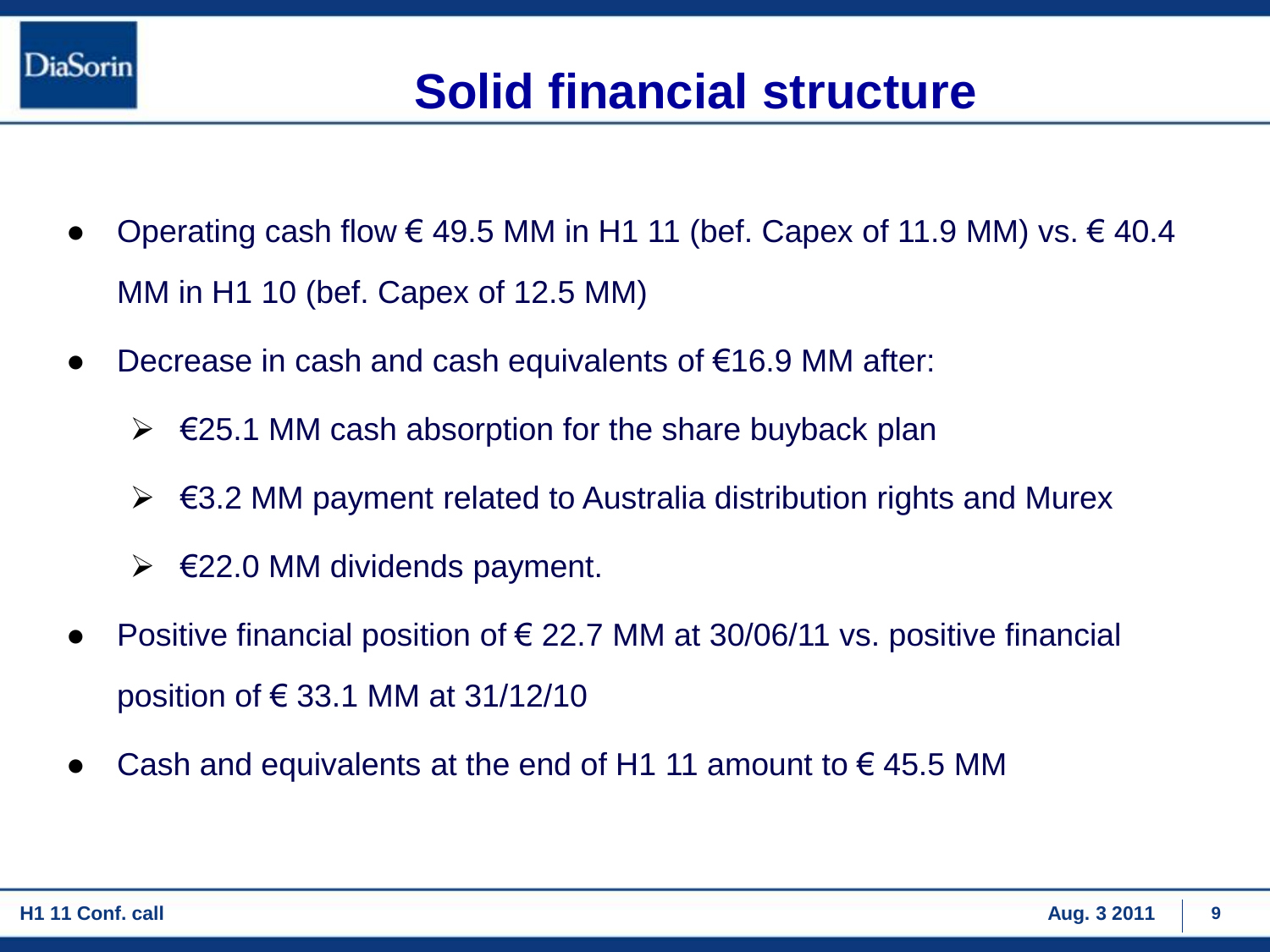

- Revenues in the range of **€ 465 – 475 MM** (>+15%)
- LIAISON + LIAISON XL placements in the full year expected of more then **600 units**
- Ebitda **> € 200 MM**